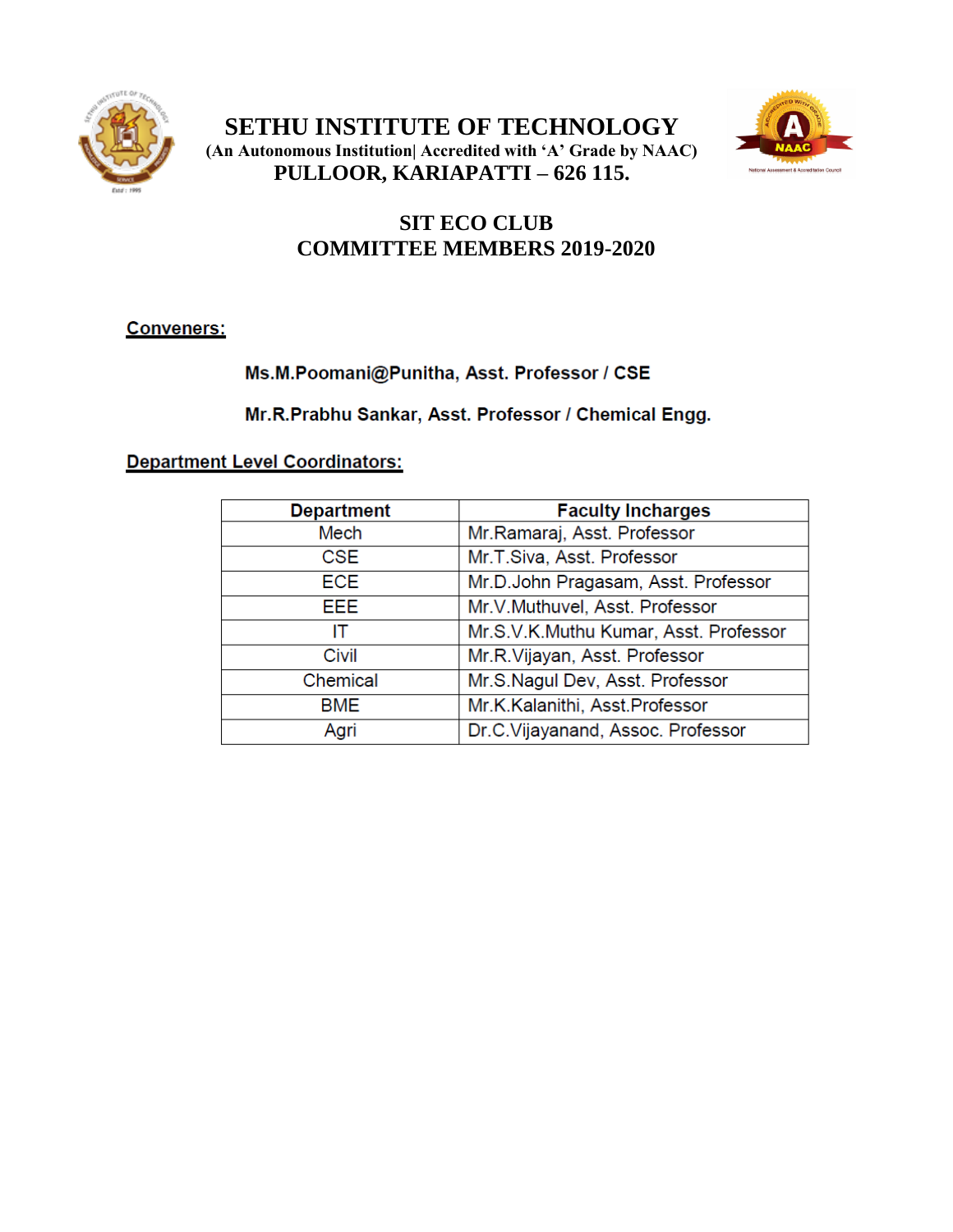#### **EVENTS ORGANIZED**

| Sno | <b>Date</b>                                  | Name of the program       |
|-----|----------------------------------------------|---------------------------|
| 1.  | 12.07.2019<br>09.08.2019<br>tΩ<br>14.08.2019 | PAPER BAG WORKSHOP        |
| 2.  | 26.09.2019<br>to<br>10.10.2019               | <b>SEED BALL WORKSHOP</b> |

#### **PAPER BAG WORKSHOP**

SIT ECO Club has organized PAPER BAG WORKSHOP for all the SIT ECO Club members with the motto of creating interest among the students to use paper bag as the alternate bag for their use from 12.07.2019 , 09.08.2019 to 14.08.2019. The club members participated eagerly and made **1000 paper bags.**